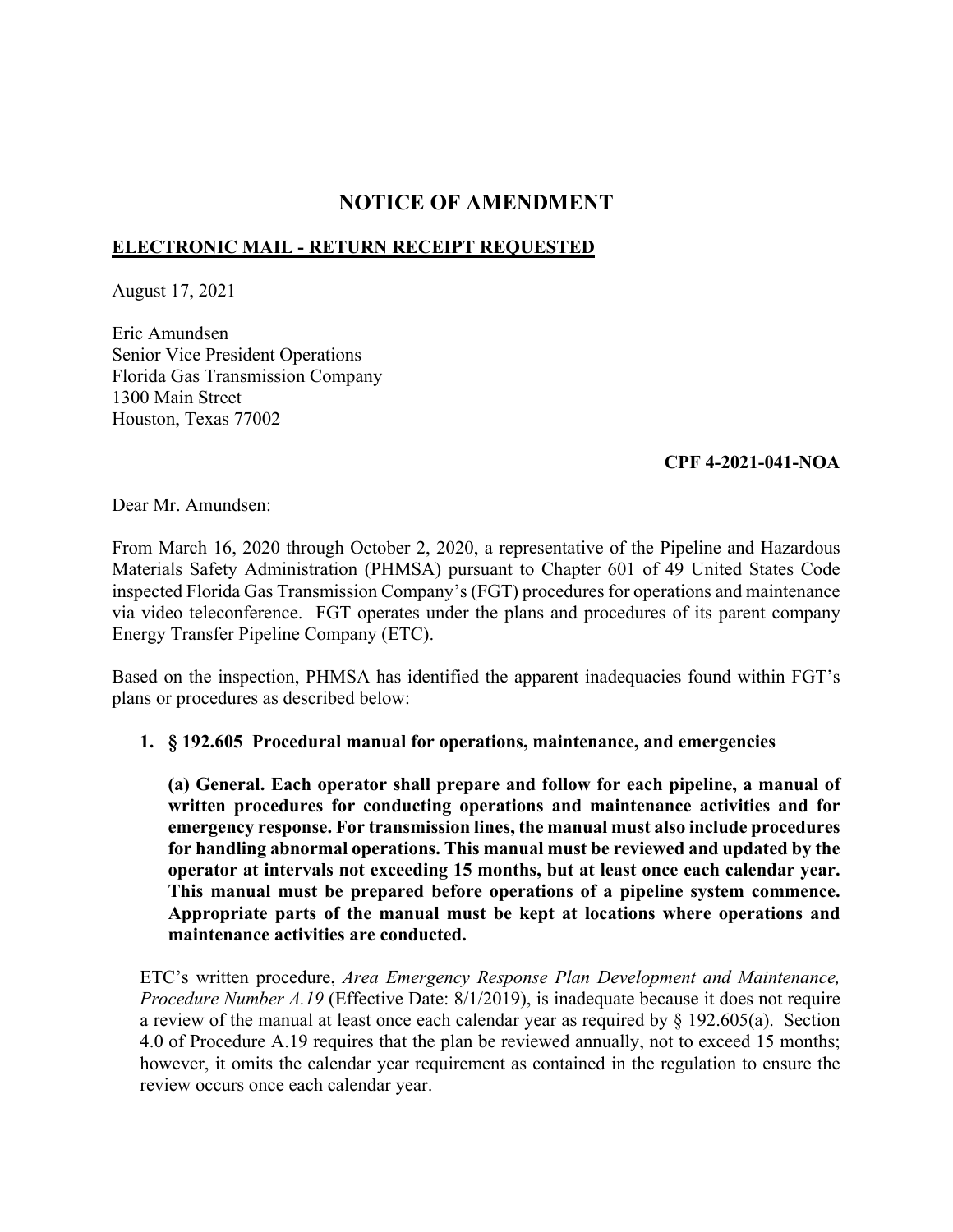ETC submitted a redlined amendment of Procedure Number A.19 on December 17, 2020, to address the omission as it was pending management approval and implementation. ETC must provide the approved amended procedure.

**2. § 192.605 Procedural manual for operations, maintenance, and emergencies** 

- **(a)**
- **(b) …**

**§ 192.619 Maximum allowable operating pressure: Steel or plastic pipelines** 

**(a) No person may operate a segment of steel or plastic pipeline at a pressure that exceeds a maximum allowable operating pressure (MAOP) determined under paragraph (c), (d), or (e) of this section, or the lowest of the following:** 

**(1) The design pressure of the weakest element in the segment, determined in accordance with subparts C and D of this part. However, for steel pipe in pipelines being converted under § 192.14 or uprated under subpart K of this part, if any variable necessary to determine the design pressure under the design formula (§192.105) is unknown, one of the following pressures is to be used as design pressure:** 

**(i) Eighty percent of the first test pressure that produces yield under section N5 of Appendix N of ASME B31.8 (incorporated by reference, see §192.7), reduced by the appropriate factor in paragraph (a)(2)(ii) of this section; or** 

**(ii) If the pipe is 12 3∕4 inches (324 mm) or less in outside diameter and is not tested to yield under this paragraph, 200p.s.i. (1379 kPa).** 

**(2) The pressure obtained by dividing the pressure to which the pipeline segment was tested after construction as follows:** 

**(i) For plastic pipe in all locations, the test pressure is divided by a factor of 1.5.** 

**(ii) For steel pipe operated at 100 psi (689 kPa) gage or more, the test pressure is divided by a factor determined in accordance with the Table 1 to paragraph (a)(2)(ii):**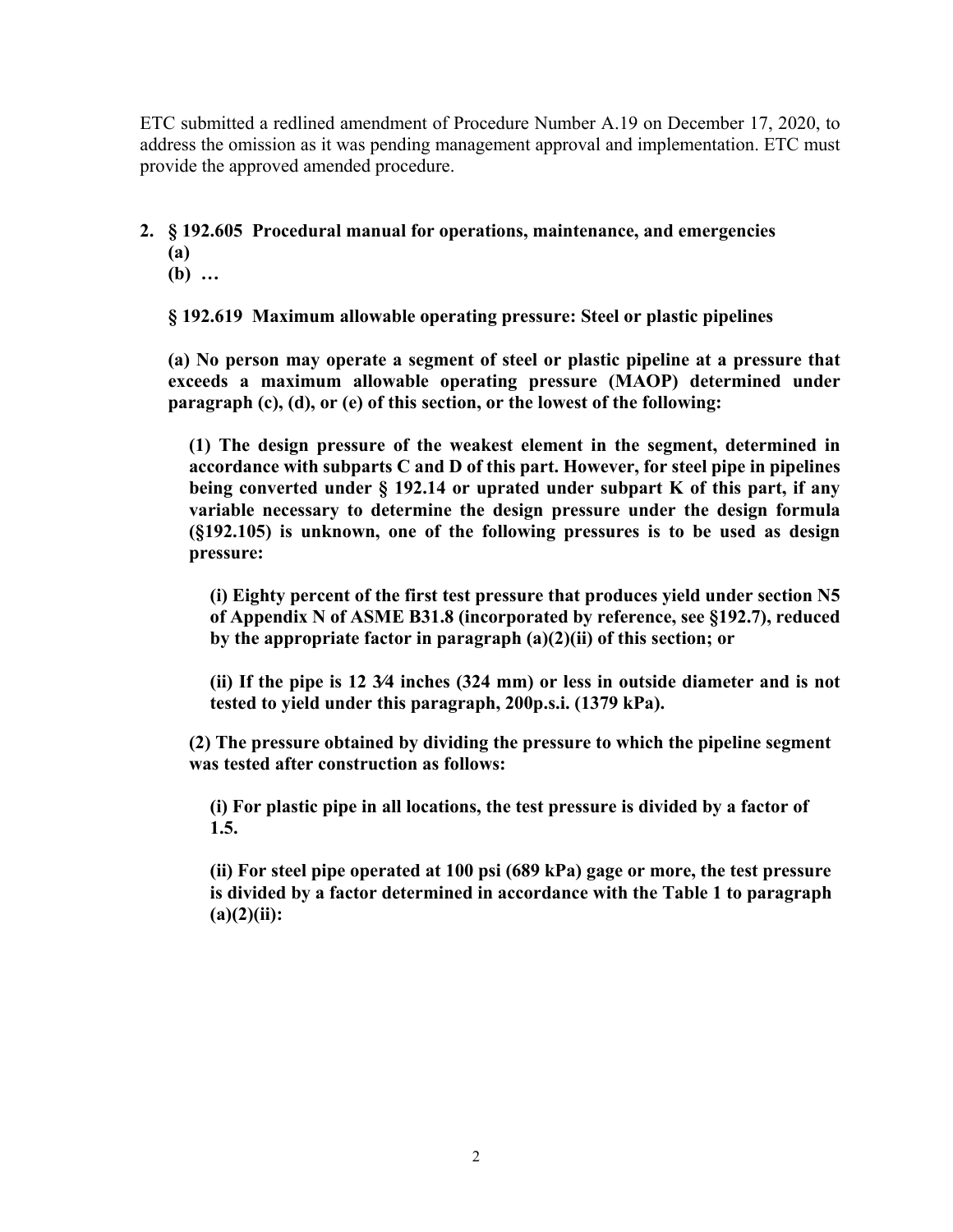|                          | <b>Installed</b><br>before<br>(Nov. 12,<br>1970) | Factors, $1,2$ segment -                                                             |                                          |                            |
|--------------------------|--------------------------------------------------|--------------------------------------------------------------------------------------|------------------------------------------|----------------------------|
| <b>Class</b><br>location |                                                  | <b>Installed</b><br>after<br>(Nov. 11,<br>1970)<br>and before<br><b>July 1, 2020</b> | Installed on or<br>after July 1,<br>2020 | Converted<br>under §192.14 |
|                          | 1.1                                              | 1.1                                                                                  | 1.25                                     | 1.25                       |
| $\overline{2}$           | 1.25                                             | 1.25                                                                                 | 1.25                                     | 1.25                       |
| 3                        | 1.4                                              | 1.5                                                                                  | 1.5                                      | 1.5                        |
| 4                        | 1.4                                              | 1.5                                                                                  | 1.5                                      | 1.5                        |

## **TABLE 1 TO PARAGRAPH (a)(2)(ii)**

**For offshore pipeline segments installed, uprated or converted after July 31, 1977, that are not located on an offshore platform, the factor is 1.25. For pipeline segments installed, uprated or converted after July 31, 1977, that are located on an offshore platform or on a platform in inland navigable waters, including a pipe riser, the factor is 1.5.** 

**(3) The highest actual operating pressure to which the segment was subjected during the 5 years preceding the applicable date in the second column. This pressure restriction applies unless the segment was tested according to the requirements in paragraph (a)(2) of this section after the applicable date in the third column or the segment was uprated according to the requirements in subpart K of this part:** 

| <b>Pipeline segment</b>         | Pressure date           | <b>Test date</b>   |
|---------------------------------|-------------------------|--------------------|
| -Onshore gathering line that    | March 15, 2006, or date | 5 years preceding  |
| first became subject to this    | line becomes subject to | applicable date in |
| part (other than $\S 192.612$ ) | this part, whichever is | second column.     |
| after April 13, 2006.           | later.                  |                    |
| -Onshore transmission line      |                         |                    |
| that was a gathering line not   |                         |                    |
| subject to this part before     |                         |                    |
| March 15, 2006.                 |                         |                    |
| Offshore gathering lines.       | July 1, 1976            | July 1, 1971.      |
| All other pipelines.            | July 1, 1970            | July 1, 1965       |

**(4) The pressure determined by the operator to be the maximum safe pressure after considering and accounting for records of material properties, including material properties verified in accordance with § 192.607, if applicable, and the history of the pipeline segment, including known corrosion and actual operating pressure.**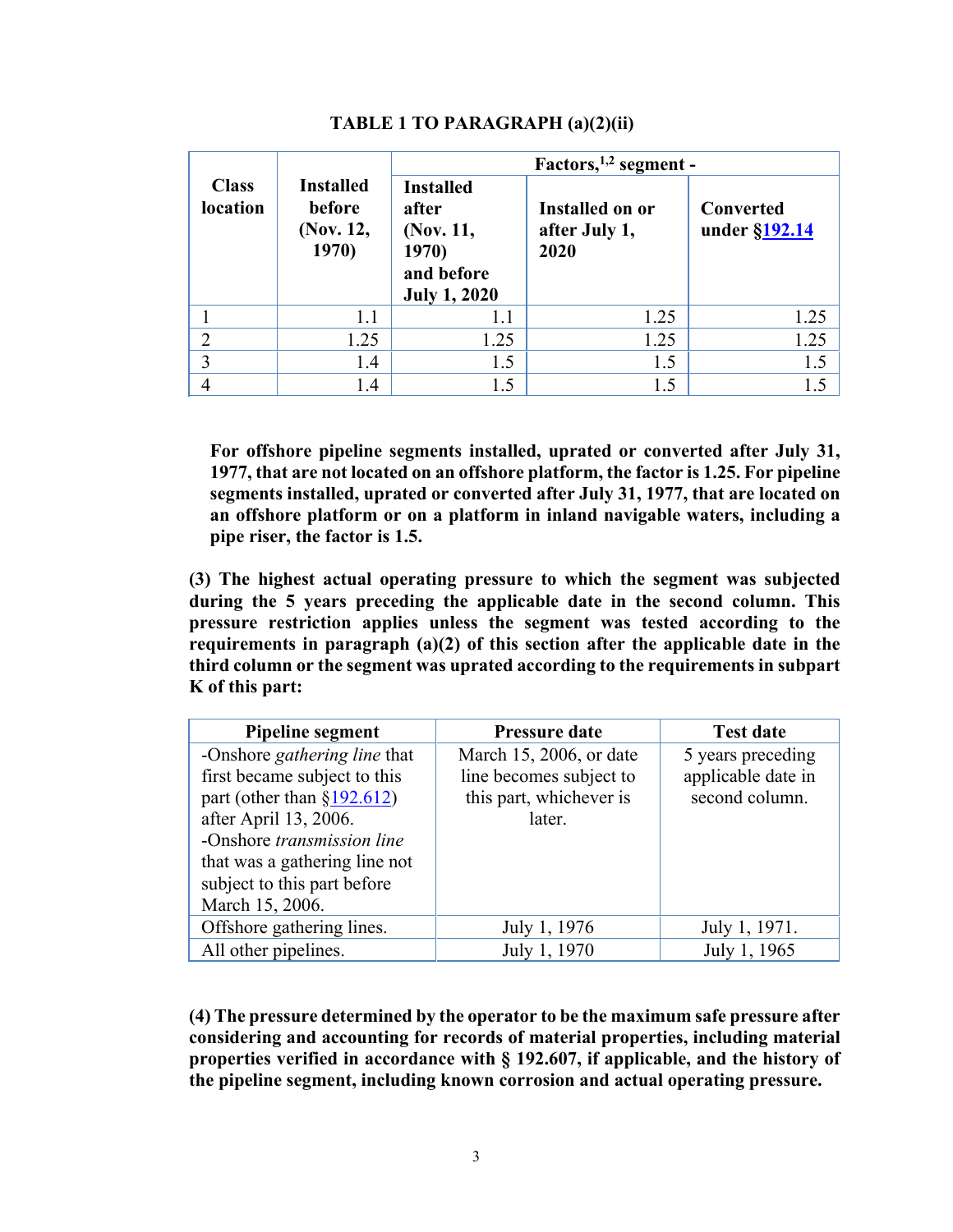manner that will prevent themaximum allowable operating pressure from being exceeded, in accordancewith §192.195. **(b) No person may operate a segment to which paragraph(a)(4) of this section is applicable, unless over-pressure protectivedevices are installed on the segment in a** 

**(c) The requirements on pressure restrictions in this section do not apply in the following instance. An operator may operate a segment of pipeline found to be in satisfactory condition, considering its operating and maintenance history, at the highest actual operating pressure to which the segment was subjected during the 5 years preceding the applicable date in the second column of the table in paragraph (a)(3) of this section. An operator must still comply with § 192.611.** 

**(d) The operator of a pipeline segment of steel pipeline meeting the conditions prescribed in § 192.620(b) may elect to operate the segment at a maximum allowable operating pressure determined under § 192.620(a).** 

**(e) Notwithstanding the requirements in paragraphs (a) through (d) of this section, operators of onshore steel transmission pipelines that meet the criteria specified in § 192.624(a) must establish and document the maximum allowable operating pressure in accordance with § 192.624.** 

**(f) Operators of onshore steel transmission pipelines must make and retain records necessary to establish and document the MAOP of each pipeline segment in accordance with paragraphs (a) through (e) of this section as follows:** 

**(1) Operators of pipelines in operation as of July 1, 2020 must retain any existing records establishing MAOP for the life of the pipeline;** 

**(2) Operators of pipelines in operation as of July 1, 2020 that do not have records establishing MAOP and are required to reconfirm MAOP in accordance with § 192.624,must retain the records reconfirming MAOP for the life of the pipeline; and** 

**(3) Operators of pipelines placed in operation after July 1, 2020 must make and retain records establishing MAOP for the life of the pipeline.** 

ETC's written procedure, *Determination of MAOP, Procedure No. B.*10, Section 7.4 (Effective Date:  $2/1/2020$ ), is inadequate because it includes a process for establishing a deferred MAOP which is not allowable under § 192.619. ETC's procedure describes a deferred MAOP as the MAOP of the pipeline when either a temporary or permanent pressure reduction is taken or required due to a metal loss calculation, or an MAOP reduction is chosen over testing or replacing pipe where there are class location changes. There are no provisions for a deferred MAOP under § 192.619.

ETC must amend its Procedure No. B.10 to remove the process for establishing a deferred MAOP.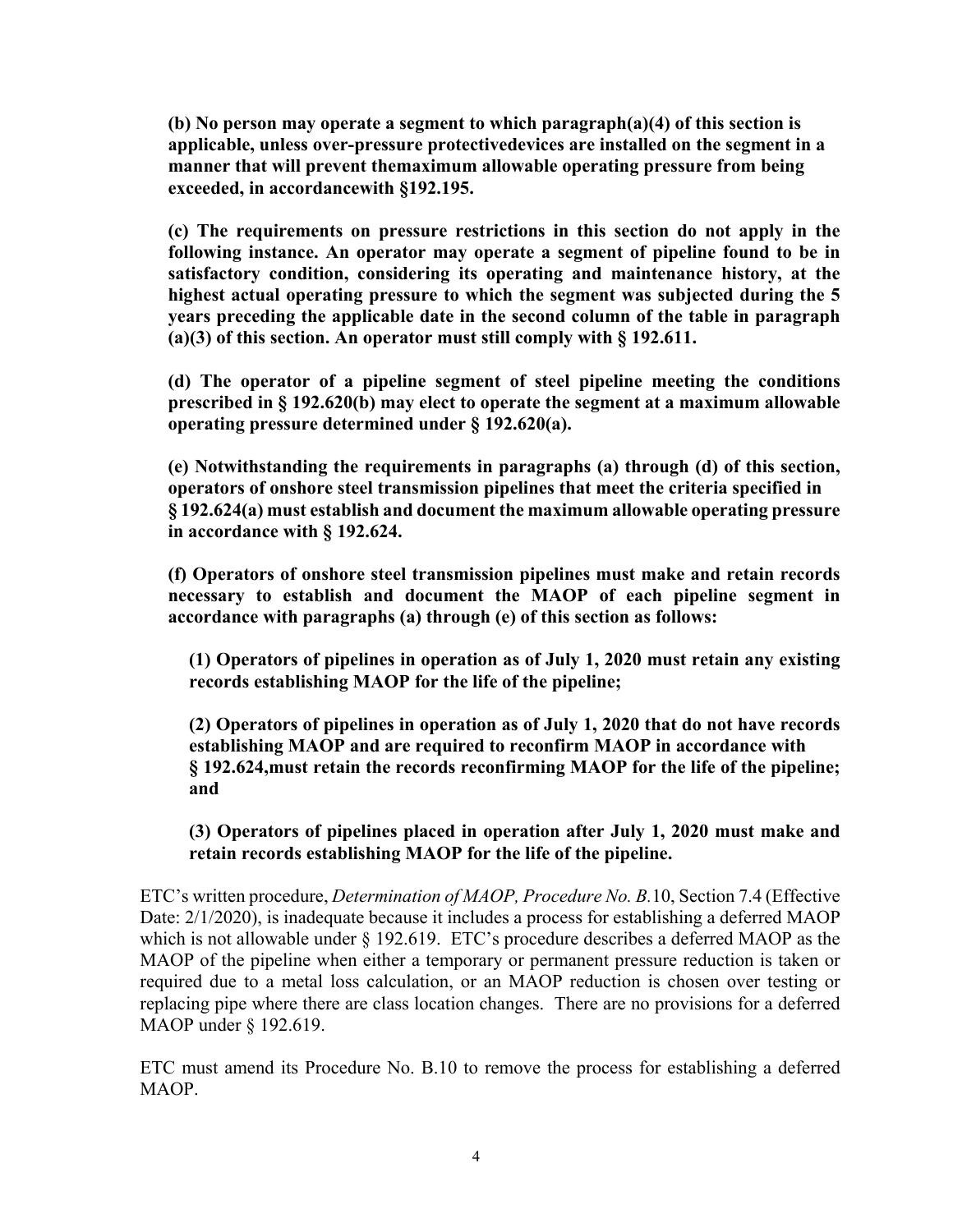- **3. § 192.605 Procedural manual for operations, maintenance, and emergencies** 
	- **(a) …**
	- **§ 192.452 How does this subpart apply to converted pipelines and regulated onshore gathering lines?**

**(a) Converted pipelines. Notwithstanding the date the pipeline was installed or any earlier deadlines for compliance, each pipeline which qualifies for use under this part in accordance with § 192.14 must meet the requirements of this subpart specifically applicable to pipelines installed before August 1, 1971, and all other applicable requirements within 1 year after the pipeline is readied for service. However, the requirements of this subpart specifically applicable to pipelines installed after July 31, 1971, apply if the pipeline substantially meets those requirements before it is readied for service or it is a segment which is replaced, relocated, or substantially altered.** 

ETC's written procedure, *Cathodic Protection System Design, Procedure No. D.25* (Effective Date: 5/1/2018), requires any newly constructed pipelines to have Cathodic Protection installed within one year, but omits "pipelines converted to service and lines that have become jurisdictional."

ETC provided a revised procedure with an effective date of August 1, 2020, with modifications to include pipelines converted to service and lines that become jurisdictional and the applicable dates. No further action is required.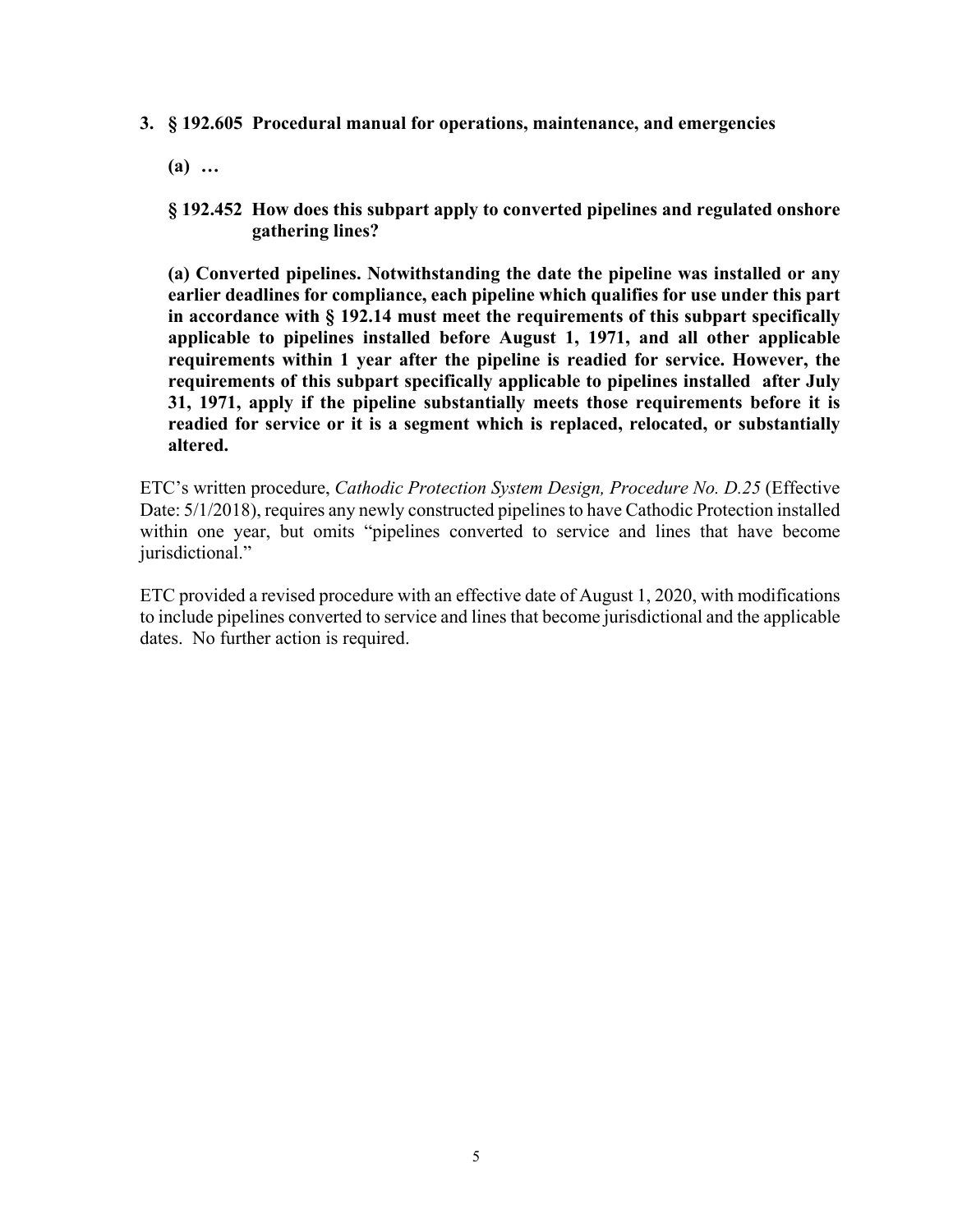#### **4. § 192.615 Emergency Plans**

**(a) Each operator shall establish written procedures to minimize the hazard resulting from a gas pipeline emergency. At a minimum, the procedures must provide for the following:** 

**(1) …** 

## **(6) Emergency shutdown and pressure reduction in any section of the operator's pipeline system necessary to minimize hazards to life or property.**

ETC's written Emergency Plan fails to provide a process or reference the process to be used in instances where a pressure reduction is taken. ETC's *Field Emergency Response Procedures, Procedure No. A.08* (Effective Date: 8/1/2019) includes within its scope of Section 2 to provide a process/procedure for an emergency shutdown and pressure reduction, as effective responses to an emergency; however, it fails to provide the process or reference the process within the procedure.

ETC submitted a redlined amendment of Procedure Number A.08 to address the omission, which was pending management approval and implementation. ETC must provide the approved amended procedure.

#### Response to this Notice

This Notice is provided pursuant to 49 U.S.C. § 60108(a) and 49 C.F.R. § 190.206. Enclosed as part of this Notice is a document entitled *Response Options for Pipeline Operators in Compliance Proceedings*. Please refer to this document and note the response options. Be advised that all material you submit in response to this enforcement action is subject to being made publicly available. If you believe that any portion of your responsive material qualifies for confidential treatment under 5 U.S.C. 552(b), along with the complete original document you must provide a second copy of the document with the portions you believe qualify for confidential treatment redacted and an explanation of why you believe the redacted information qualifies for confidential treatment under 5 U.S.C. 552(b).

Following the receipt of this Notice, you have 30 days to submit written comments, revised procedures, or a request for a hearing under § 190.211. If you do not respond within 30 days of receipt of this Notice, this constitutes a waiver of your right to contest the allegations in this Notice and authorizes the Associate Administrator for Pipeline Safety to find facts as alleged in this Notice without further notice to you and to issue an Order Directing Amendment. If your plans or procedures are found inadequate as alleged in this Notice, you may be ordered to amend your plans or procedures to correct the inadequacies (49 C.F.R. § 190.206). If you are not contesting this Notice, we propose that you submit your amended procedures to my office within 30 days of receipt of this Notice. This period may be extended by written request for good cause. Once the inadequacies identified herein have been addressed in your amended procedures, this enforcement action will be closed.